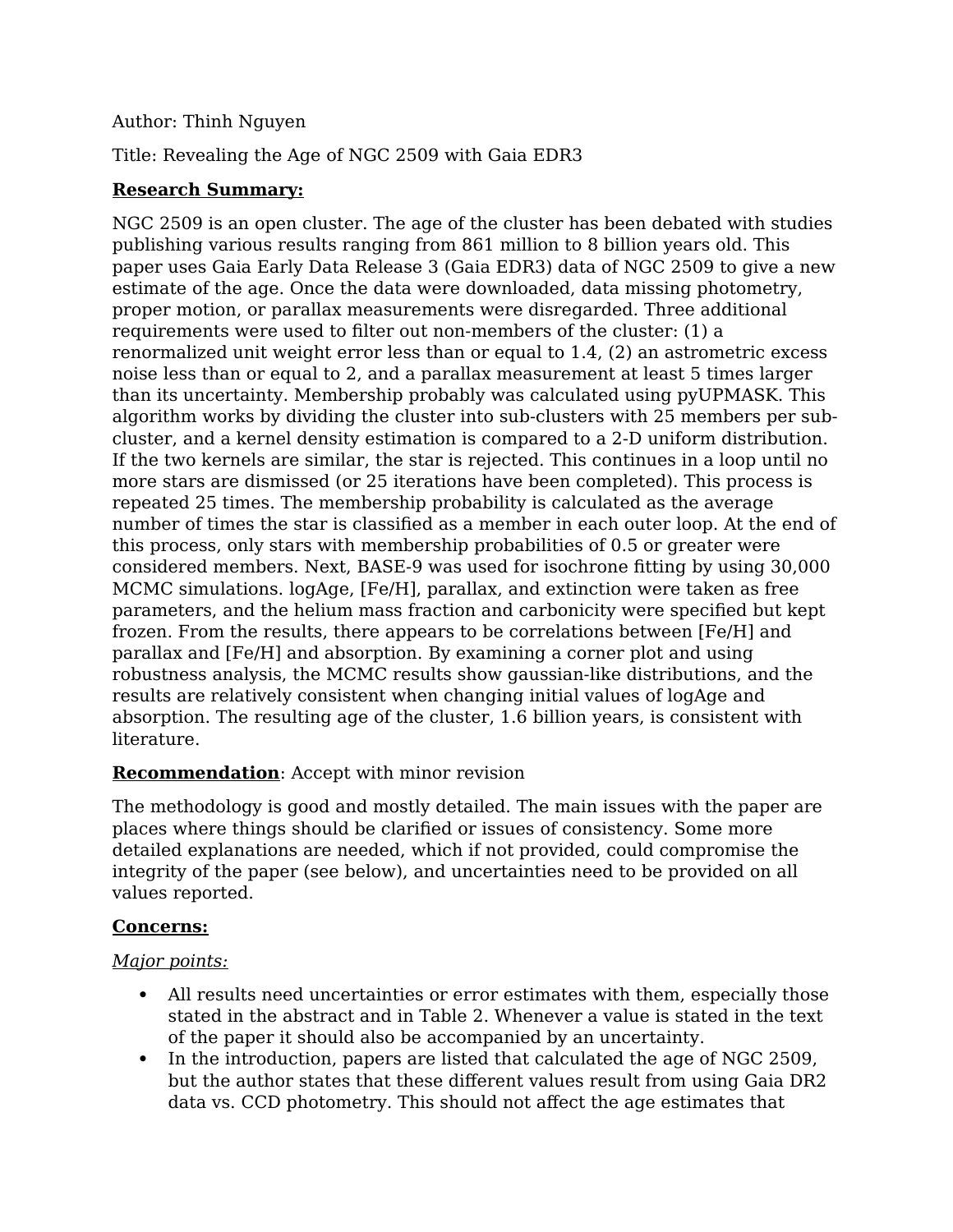much. Also, it says that both Sujatha & Babu (2003) and Ahumada (2000) used CCD photometry, but they got age estimates of 8 billion and 1 billion years old respectively. It does not make sense, then, to say that the method of data collection affects the age estimate when these two papers report the same method and drastically different results. Lastly, for all the papers mentioned, either in this section of the introduction or compared in the conclusion, the age estimate should explicitly be stated to facilitate comparisons for the reader.

- The author should explain what do the correlations between [Fe/H], absorption, and parallax mean or imply. Does this say anything new about the cluster itself? Are these correlations expected?
- Future work or implications of the project should be stated in the conclusion of the paper. This gives the paper much more scientific merit.

## *Minor points:*

Abstract:

- Author uses "we" and "us" (plural) when there is only one author on the paper.
- "Whose probability is larger than 0.5" should be stated as "whose membership probability is…" to make it clear what the probability is referring to.
- The abstract is descriptive but might be too specific. The number of MCMC iterations or the chosen membership probability cutoff of 0.5 does not need to be mentioned.

Introduction:

- The first paragraph is unnecessary. It provides background information that is not needed considering that the reader of this paper will be astronomer or expert in the field.
- Change instances of HR diagram to color-magnitude diagram (CMD) to be more specific to open clusters.
- In paragraph 2, "a stellar population with similar age" should be reworded as "the age of a stellar population."
- In paragraph 3, RA and dec can be more concisely reported as: RA  $08<sup>h</sup> 00<sup>m</sup>$ 48<sup>s</sup> , dec -19<sup>o</sup> 03' 06"

Methodology:

 All color-magnitude diagrams in the figures should be in terms of absolute magnitude, not apparent magnitude for comparisons.

Contamination Removal:

• In Figure 1, G can be redefined as absolute magnitude, so your CMDs (when all changed to absolute magnitude) can be in terms of G mag. Also, in the legend, "contamination removed" is confusing and should be changed to something like "after contamination removal."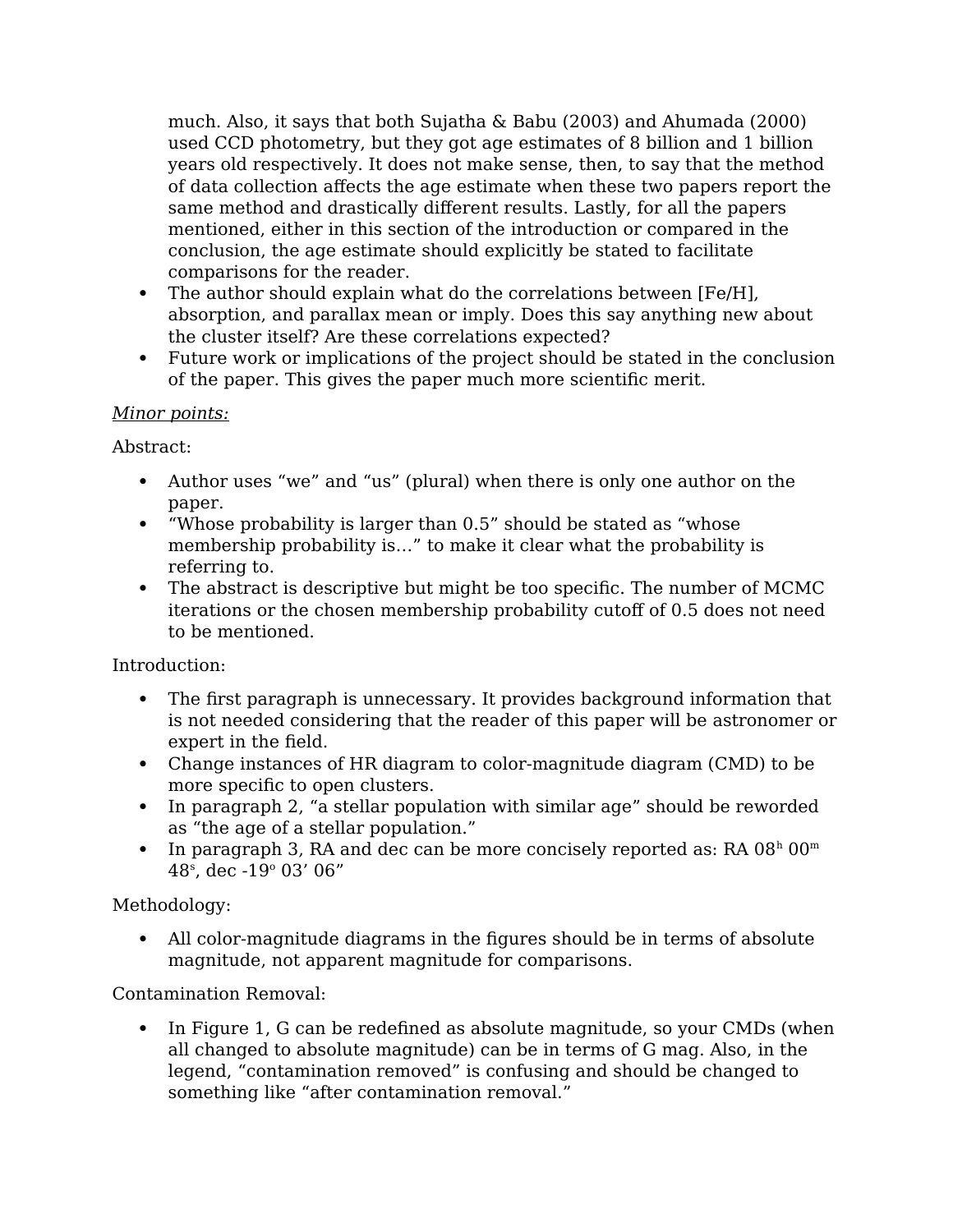- Equation 1 should be removed and restated in the text of the paper and the code-like formatting should be removed. It can be listed as bullets or a numbered list if the author choses. It can then be combined with the following paragraph so that each restriction is stated with the explanation directly after.
- It should be explicitly stated why parallax is required to be at least 5 times larger than its uncertainty.

Membership Probability:

- In explaining pyUPMASK, it should be quantified how similar the two kernels need to be to reject a star as a member rather than just stating that they need to be similar in general.
- The author says, "all stars in that sub-cluster are rejected as field stars." This is confusing and should be reworded to something like "…rejected and consisted of field stars."
- It says, "the inner loop ends when no more sub-clusters are dismissed." I think the author meant "…when no more stars are dismissed."
- The author mentions that the cluster is divided whenever it is fed into the inner loop. It should be stated if this division is random or different each time and how the division is determined.
- "Mini-batch k-means for the clustering method" should be explained.
- At the end of section B3, the author mentions that red giants are not noticeable and there are no white dwarfs or blue stragglers in the final cluster data. Is this expected, or should these stars be in the cluster? If they should be there, then why are they not in the final CMD?

Fitting Isochrone:

- The sentence "We refer to literature as much as possible for our prior" is unnecessary and can be deleted.
- "…and set its prior sigma to be 0.1" can be deleted, but it should be mentioned that the prior sigma is 0.1 for all free parameters.
- "The weight is the negative inverse of the log of the unnormalized posterior probability" should be restated as an equation or in math symbols.
- The "two burnin stages" should be explained, and it should be explicitly stated how many iterations or Markov chains this was.
- All instances of [Fe/H] should have brackets. It does not have brackets in Table 1.
- In Figure 4, the x-axis should be relabeled as " $B_P R_P$ ".
- In Figure 4, the isochrone fit looks a little suspicious for higher  $B_P-R_P$  values as it crosses over itself. Maybe the graph should be remade, and the isochrone can be points rather than a connected line to get rid of this.

Membership Comparisons with Literature:

 Values of total stars in the cluster are cited as 253 from Cantat-Gaudin et al. (2018) and 254 in this paper, and 203 of these targets' coordinates overlap. The author should go into more detail about why these numbers are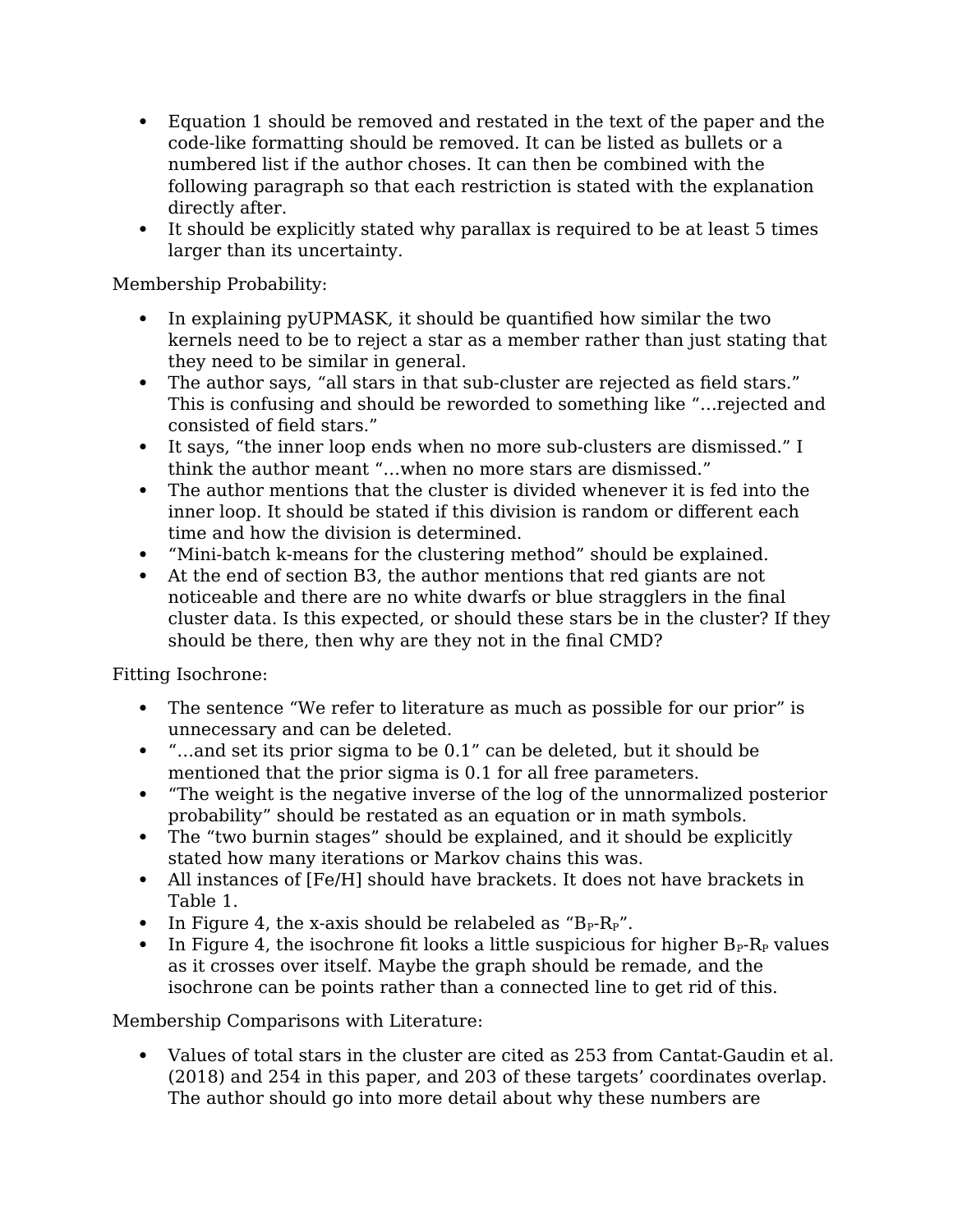different and if there is a correlation between the targets that do not overlap.

Corner Plot:

- In Figure 5, I assume the confidence levels in the contour plots are 1, 2, and 3 sigma, but this should be stated.
- Fe/H should have brackets in the axes in the corner plot.

Conclusion:

- The conclusion should not introduce any new information. The last 2 paragraphs can be stated in the discussion section, and they can be mentioned briefly in the conclusion.
- For the papers mentioned in paragraph 2, the age estimates they report should be explicitly stated to facilitate comparisons for the reader. Also, it should be explained why the results are different between this paper and the results of other studies.

# **Evaluation of Criteria:**

# *Is the length appropriate?*

The length of the paper may change after the revisions noted above are made, but in general, the length of the paper is reasonable.

# *Are the title and abstract sufficiently informative?*

The title could be a bit more descriptive (maybe "Age Determination of NGC 2509 using Bayesian Techniques"?). Also, the title only mentions determining the age while the abstract mentions the other free parameters used in MCMC, so the title should be more general, such as "Bayesian Analysis of NGC 2509 with Gaia EDR3". The abstract is descriptive but might be too specific. The number of MCMC iterations or the chosen membership probability cutoff of 0.5 does not need to be mentioned.

# *Is the contribution to science significant?*

The contribution is significant in that it provides another estimate of the age of NGC 2509. It does not completely result the debate about the age of this cluster, but it demonstrates consistency of an age of about 1 to 1.6 billion and gives more merit to these estimates.

# *Is level of English adequate?*

Some clarifications are needed, but overall, the level of English is adequate.

# *Is the literature properly cited?*

Yes, the work is properly grounded in literature.

# *Are the results clearly and accurately presented?*

The numbers presented need to be reported with uncertainties.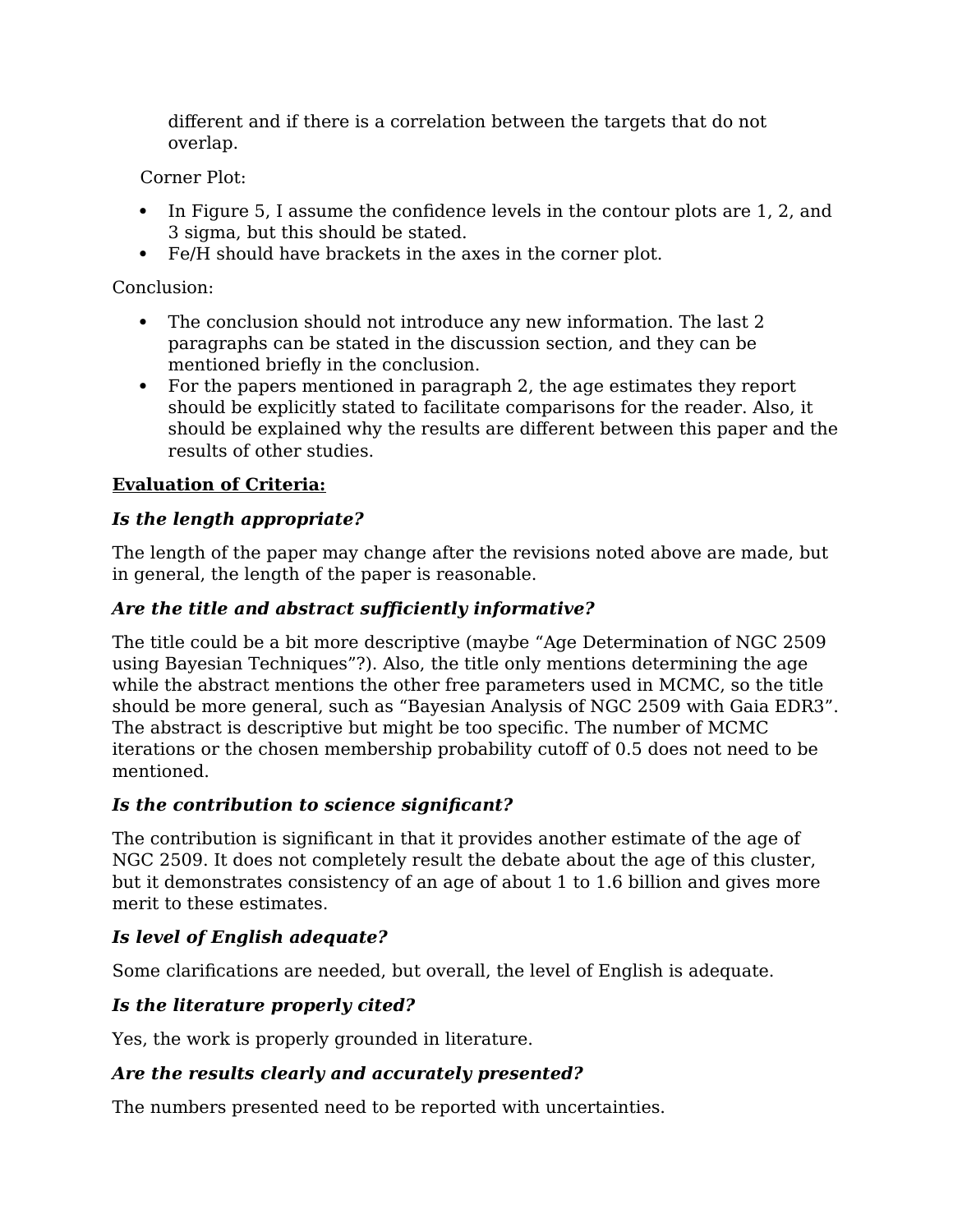## *Is the topic appropriate for the journal?*

Yes, this is appropriate for the journal.

## **Data Management Plan:**

The algorithms used are available online or by contacting the authors of the original sources. The methodology presented is reproducible with the use of these programs, and all results are presented in the paper.

**Additional Comment:** The author's methodology and analysis are well carried out and impressive considering the short period of time for the project.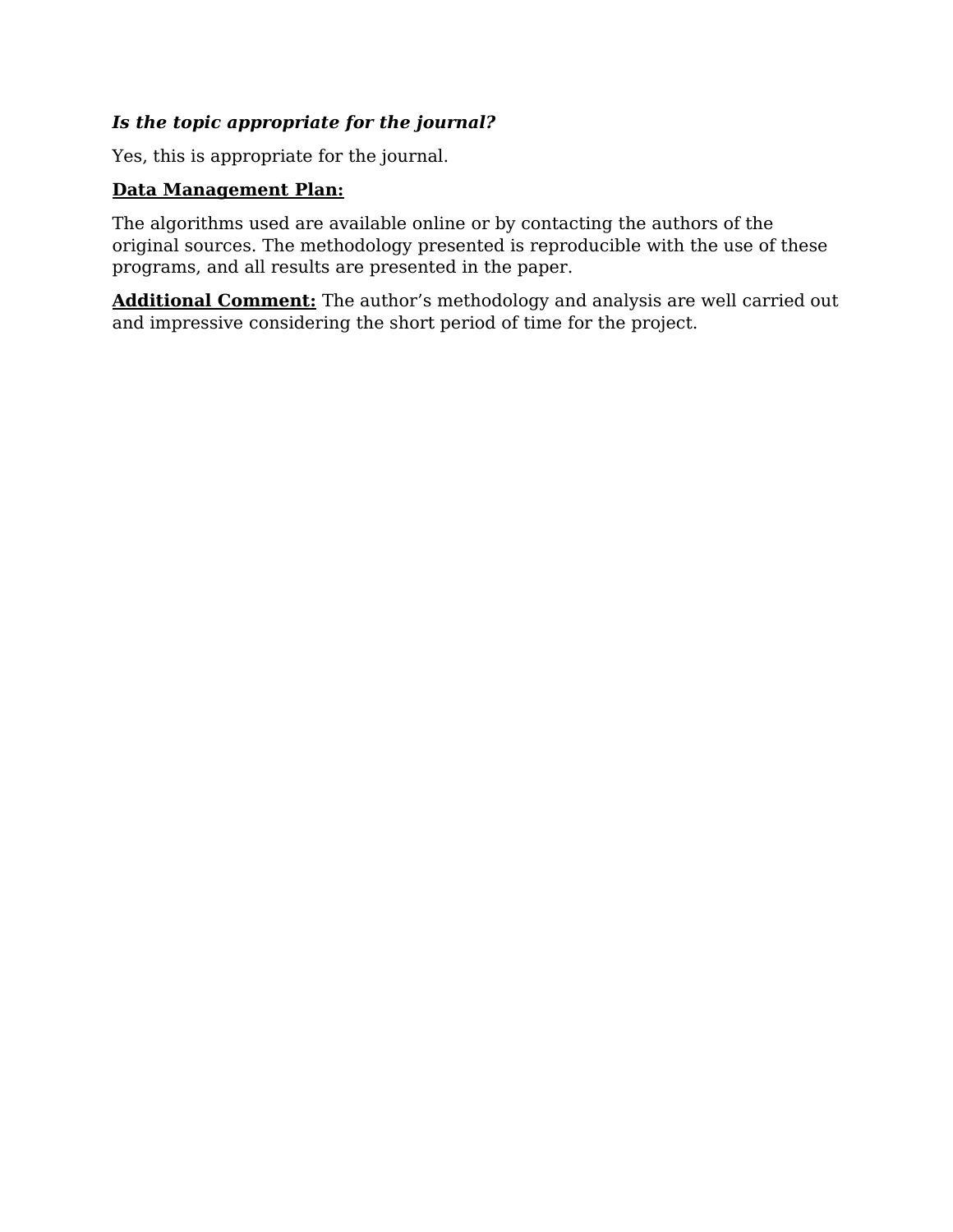#### Author: Thinh Nguyen

#### Title: Revealing the age of NGC 2509 with GAIA EDR3

#### **Summary:**

This study aims to determine the parameters of NGC 2509, including age, metallicity, parallax and absorption. The photometric and astrometric data was obtained from GAIA. The data query was set to return all stars within a 14 arcmin radius of NGC 2509. Next, contaminated and unreliable sources were removed. Since cluster membership is highly dependent on astrometric parameters, restrictions were applied to remove targets with poorly measured proper motions and parallaxes. pyUPMASK was used to determine cluster membership. The cut-off was set to 0.5. Using this, pyUPMASK determined 254 cluster stars. The detailed tables containing the cluster membership data will be released with the online version of this paper. After cluster stars were determined, isochrones were fitted using BASE-9 which uses MCMC. MCMC was run for 30,000 iterations with a set of prior and initial distributions. From this, the best set of parameters were determined, and an isochrone was selected and fit to the measurements. From Figure 4, the isochrone fits the data well. Next, the paper discusses the results from the MCMC runs. The posteriors are presented in Table 1. The amount of cluster stars and the overlap of cluster stars to a previous study is high. Corner plots are created and discussed to evaluate the convergence of the MCMC run and the correlation between specific parameters. Lastly, the MCMC results are re-run with different sets of priors to confirm the status of the results. In the conclusion, the determined parameters are listed and compared to the values in the literature.

#### **Rating: Accept with minor revision**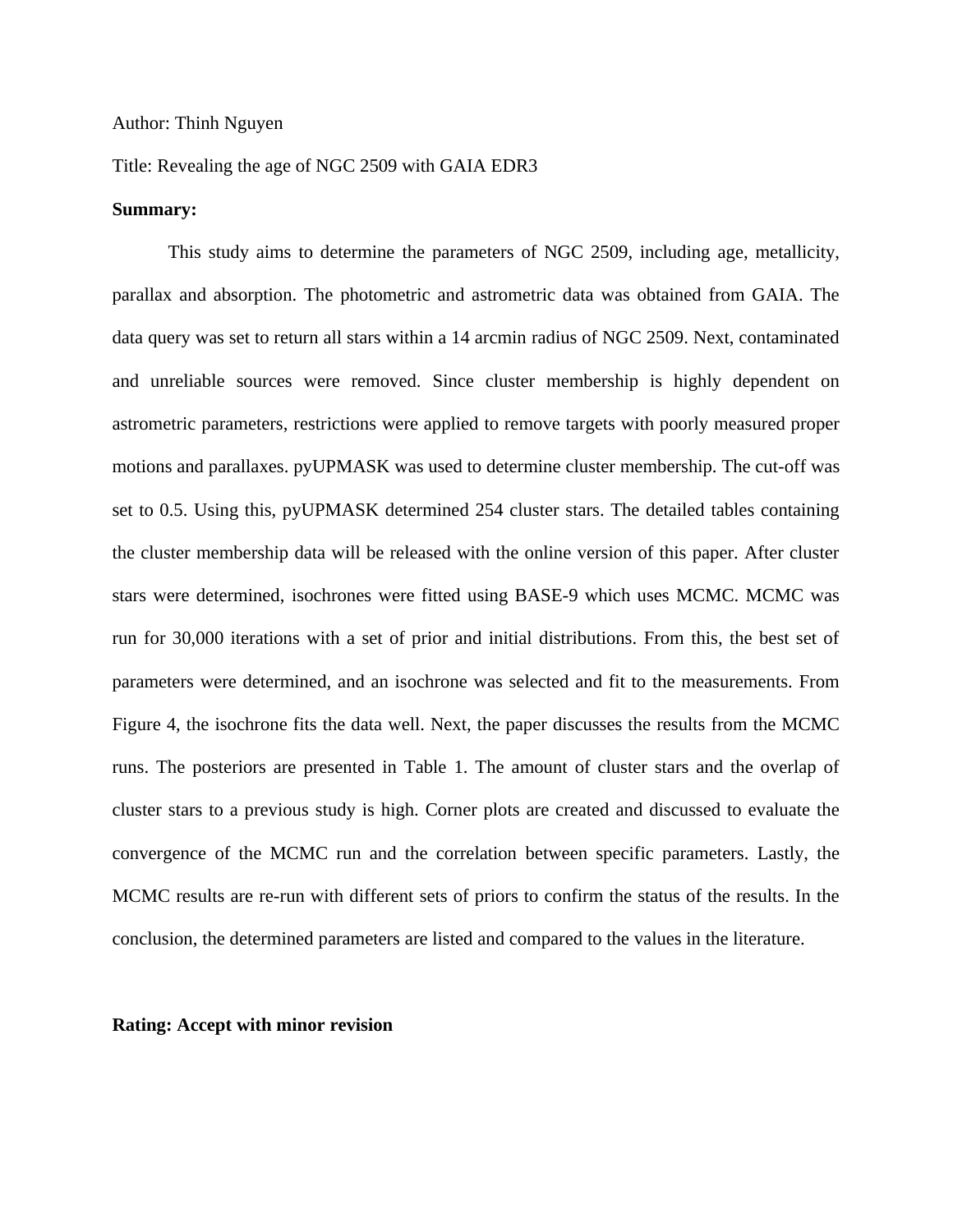#### **Minor Revisions:**

- **-** In the introduction, the ages determined in previous studies are listed. The value reported by Sujatha & Babu (2003) is drastically different than the other studies. Is there a reason for this discrepancy? An explanation for this major difference should be offered.
- **-** In Section B.3, the presence of red giants and the lack of white dwarfs and blue stragglers is mentioned. In Figure 2, there seems to be a clear main sequence parallel due to the presence of binary stars. This feature should be mentioned.
- In Section C.2, The correlation between different parameters is discussed. While these correlations are mentioned they are not really explained. If there is mention of strong correlation between parameters in the parameter space, then there should be some attempt to physically explain the correlation.
- **-** While the numerical results are listed, they are buried in other tables. A list of all the determined values and their errors should be given in a separate table.

#### **Major Revisions:**

- **-** There is no affiliation given for the author
- **-** For assessing MCMC convergence, it is useful to consult more than one test. Using a logprobability plot or trace plots would indicate whether convergence has been reached and the use of more than one test would place more confidence in the claim of convergence. I think the addition of one of these plots would be beneficial to the paper
- **-** Why is there a prior on metallicity? Priors are usually used when there is a reliable estimate from the literature or another determination from the study. However, there is no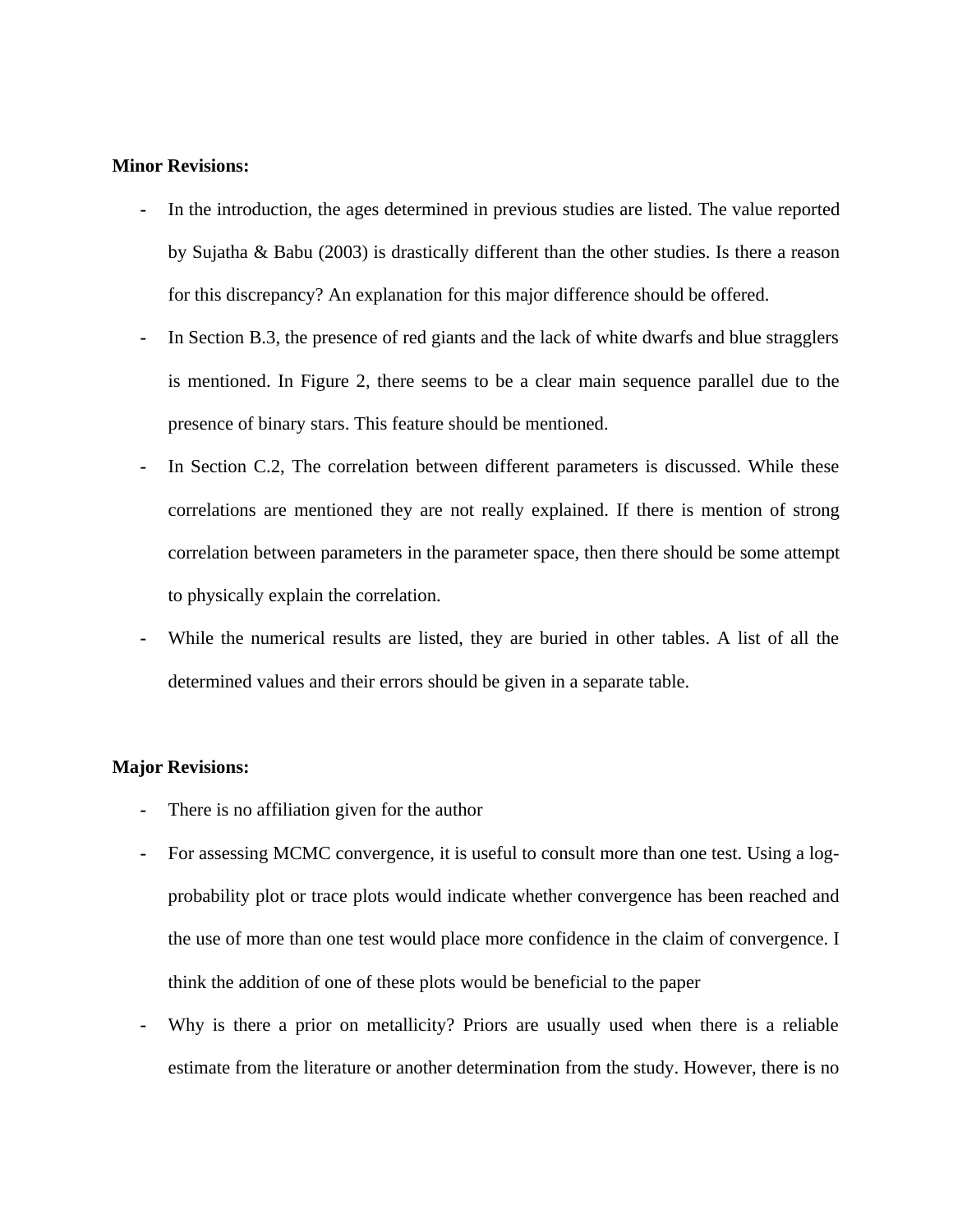previous knowledge of the metallicity of NGC 2509 so it doesn't seem like a prior distribution should be given.

## **Evaluation of Criteria:**

### **Is the length appropriate?**

- Yes

## **Are the title and abstract sufficiently informative?**

**-** Yes, however for the numerical results presented in the abstract, the associated errors should also be given

### **Is the contribution to science significant?**

**-** Yes, due to the issues of age determination for NGC 2509, an updated study using Gaia EDR3 data is an important contribution to the field of open cluster studies.

### **Is the English adequate?**

**-** Yes, but at times there is come colloquial language

### **Is the literature properly cited?**

**-** Yes, all the background and introduction are rooted in literature and all the programs utilized are properly cited.

### **Are the results clearly and accurately presented?**

**-** A separate table displaying just the results and errors would be beneficial. Right now, the results are buried in other tables

### **Is the topic appropriate for this journal?**

- Yes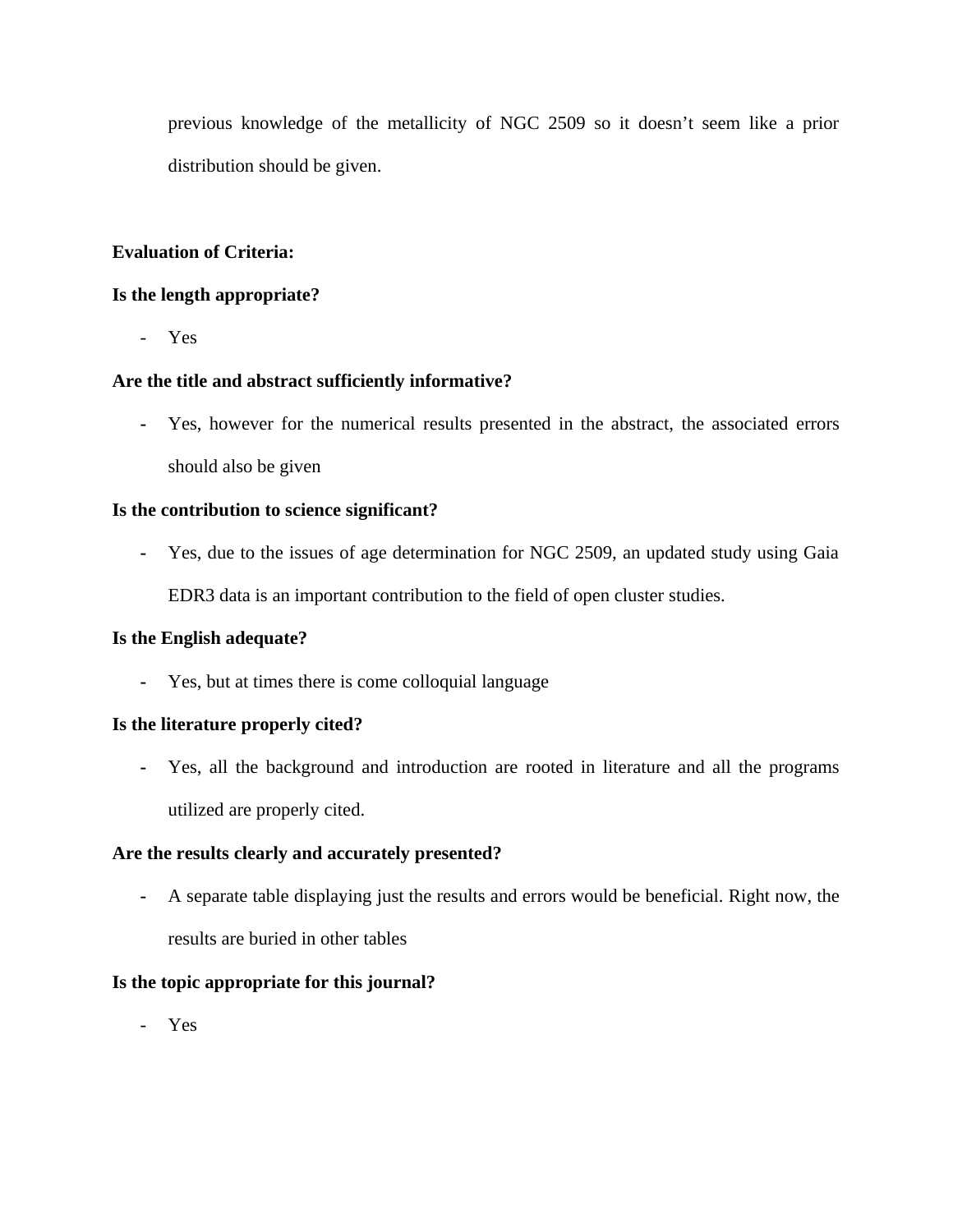## **Data Management Plan?**

**-** The numerical results determined by this study and their errors could be better formatted in their own table. The other results, such as the membership probabilities, will be released with the online version of the paper.

## **Additional Comments:**

**-** The paper was extremely interesting and enjoyable to read. I would like to thank the author for all the hard work they have put into this study. I think this paper is important and is a step forward in resolving the conflict in NGC 2509's age.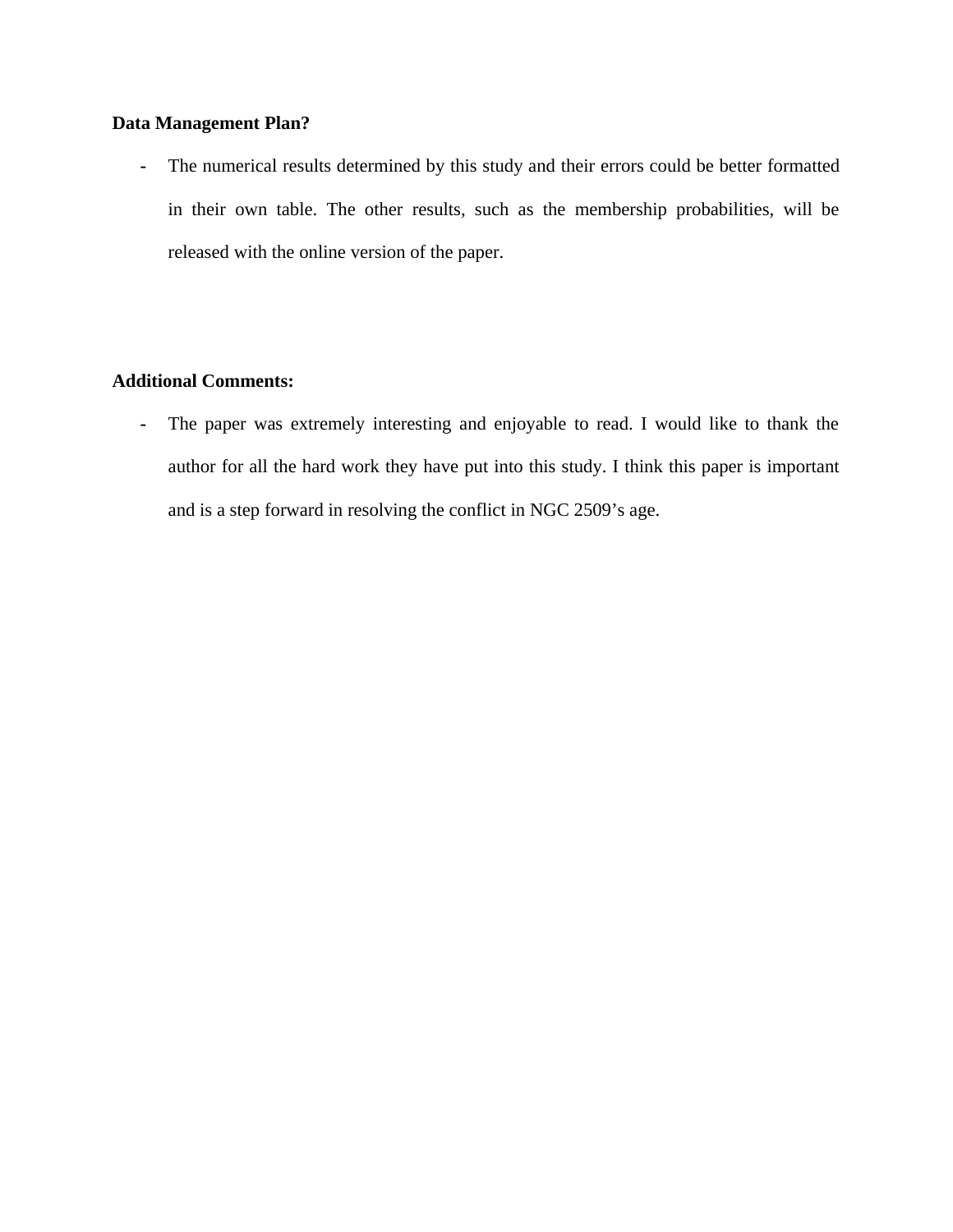#### **Note to the Editor – Thinh**

#### To the Editor-

I stand by my review of this paper. You are free to disclose my identity to the author, should they request it. I found no major issues with this paper. I would have liked to see more discussion of the results and their significance and meaning; however, this may require an additional paper to accurately review. I would recommend the publication of this paper in order to add another point to the proposed age of NGC 2509. It is possible that this cluster is a special case and the results of this paper are in preparation of a much bigger find in the study of open clusters!

Best regards,

Danielle Mortensen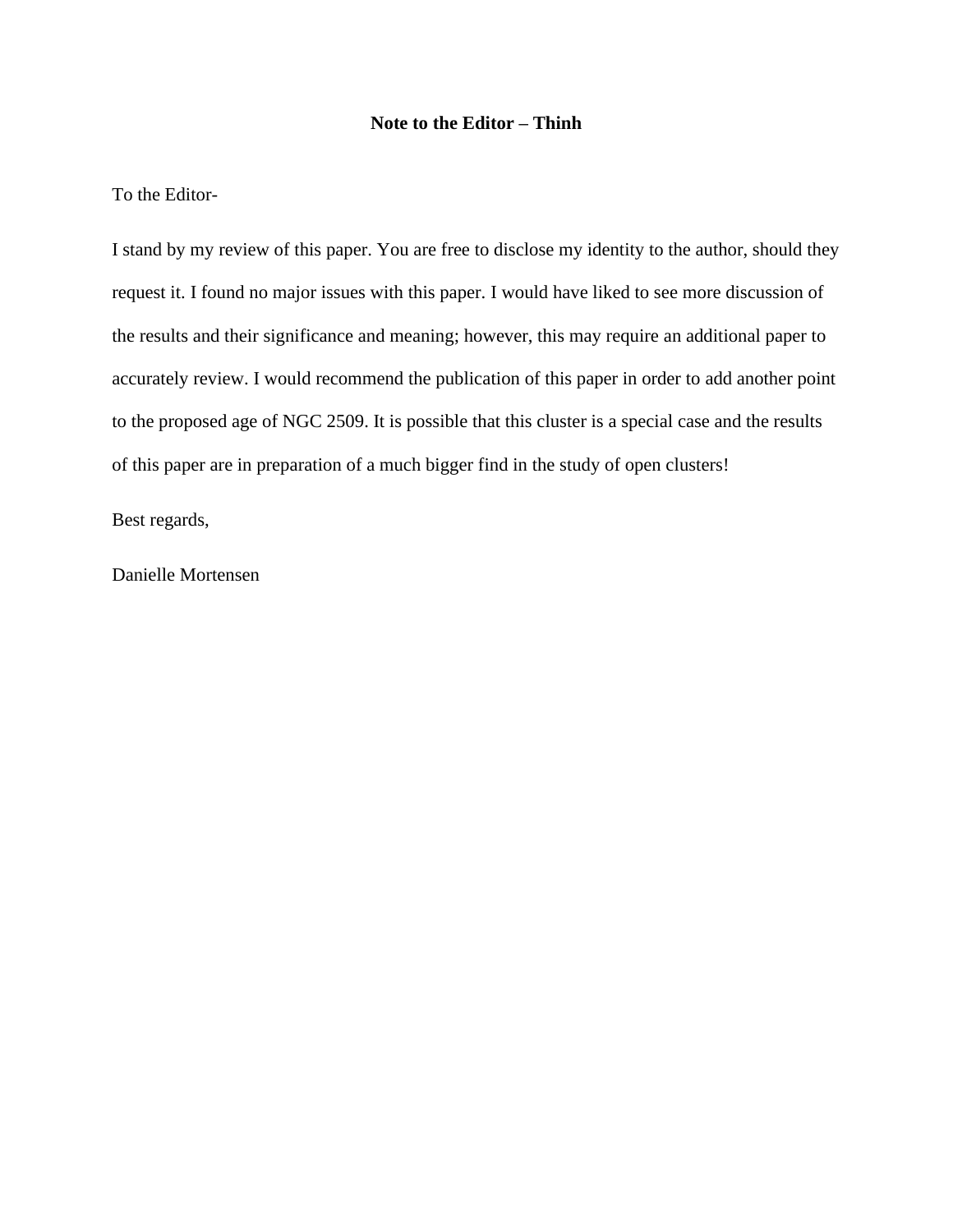### **Thinh Review**

### *Summary:*

The author conducts a study of the open cluster NGC 2509 to determine its age, metallicity, parallax, and absorption. The data used for this study was from the *Gaia* Early Data Release 3. The initial data set included stars which were present in a 14 arcminute radius around the central position of NGC 2509. The dataset was cut down by available data; restrictive parameters such as ruwe, astrometric excess noise, and parallax over-error; and finally membership probability. The membership probability was calculated using pyUPMASK which uses a 2-loop procedure. Membership probabilities under 0.5, determined by pyUPMASK, were not included in the final dataset. An isochrone was fit to this final dataset using the BASE-9 software which utilizes MCMC. Initial values put into BASE-9 were determined through literature, and the final values, were 9.2037 (logAge), 0.3469 ([Fe/H]), 0.4422 (parallax in mas), and 0.0206 (absorption). The results from BASE-9 were assessed using a corner plot and a robustness analysis, which determined that the MCMC run was significantly converged after 30,000 iterations. Other priors were also considered and run through BASE-9, and each of these three additional runs resulted in posteriors which were similar to the initial run. The resulting age of 1.6 billion years for NGC 2509 was compared to other results in literature, and the other resulting posteriors were discussed.

### *Recommendation:*

I would recommend that this paper be **accepted with minor modifications**.

### *Justification:*

- *Major Points:* None.
- *Minor Points:*
	- o Section B.2: "We take the recommended value by *Gaia* of 1.4 (Lindegren, 2018) for ruwe."
		- Is this meant to indicate that the author is looking primarily for single stars in this cluster? Why?
	- o Section B.3: "The method will compare the kernel density estimation of the coordinate space to that of a two-dimensional unform distribution in the same range."
		- What is the significance of this? Why are similar kernels rejected from being members?
	- o Section B.3: "…we do not have any white dwarfs or blue stragglers in our sample."
		- Might there be a reason for this? Would having these data points influence the results at all?
	- o Section C2: "…the elliptical shapes of their contour plots demonstrate that there are correlations between [Fe/H], parallax, and absorption Av samplings."
		- From the text, it is unclear whether these correlations are good, bad, or simply present in the results.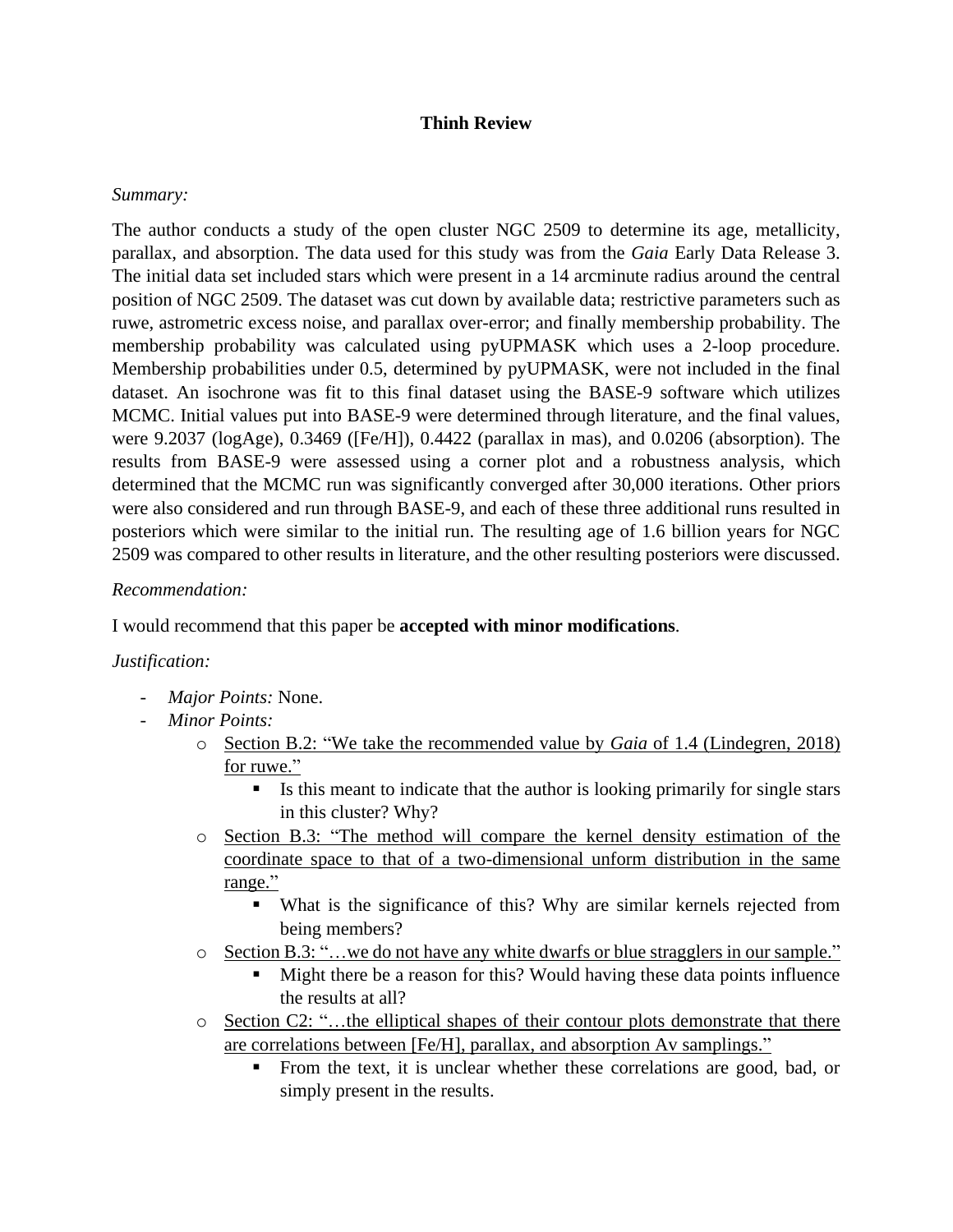- **•** Perhaps it would be worth examining these correlations and their potential impact on the posteriors.
- o Section D: "Also, the absorption value is small compared to the great distance that the cluster is at."
	- Is there any possible explanation for this?
	- It would be valuable for the author to address reasons for this small absorption. Maybe the cluster is located in a place where the in between space is not as populated with ISM?
	- Did this resulting absorption have a significant impact on determining the other values using MCMC?

## *Evaluation:*

- *Is the paper length appropriate?*
	- o Yes. The paper is appropriate in length to explain every detail of the research concisely but still in detail.
- *Are the title and abstract sufficiently informative?*
	- o Considering one of the primary points of the research is to determine the age of NGC 2509, perhaps the estimated age should be reiterated in standard form instead of listed among other attributes in log form in the abstract. This would make the results easier to digest for every reader and more comprehensive after reading through the introduction section.
	- $\circ$  The title is wonderfully short and informative. I understood immediately the intent of the research.
- *Is the contribution to science significant?*
	- o Yes. A cluster age has not yet been calculated using the new EDR3 from *Gaia*, therefore, the results of this research have provided conclusions based on data which is much higher in quality than previous *Gaia* data releases.
- *Is the level of English adequate?*
	- o Yes. Each concept was explained both in technical terms and in layman terms making the information accessible to the reader.
- *Is the work properly grounded in literature?*
	- o Yes. Wonderful representation of all papers which have addressed this topic before.
	- o It was appreciated that the paper which estimated the cluster age to be 8 billion years was still included and given due assessment despite its major disagreement with the research results.
- *Are the results clearly and accurately presented?*
	- o Yes. The results are clearly stated.
	- o As mentioned before, the abstract may benefit from a more focused presentation of the cluster age results being around 1.6 billion years old. This is the answer to the title and is therefore a piece of information to be highlighted as much as possible.
- *Is the topic appropriate for the Journal?*
	- o Yes. The author's research is a clear fit for this Journal being on the topic of open cluster parameter analysis.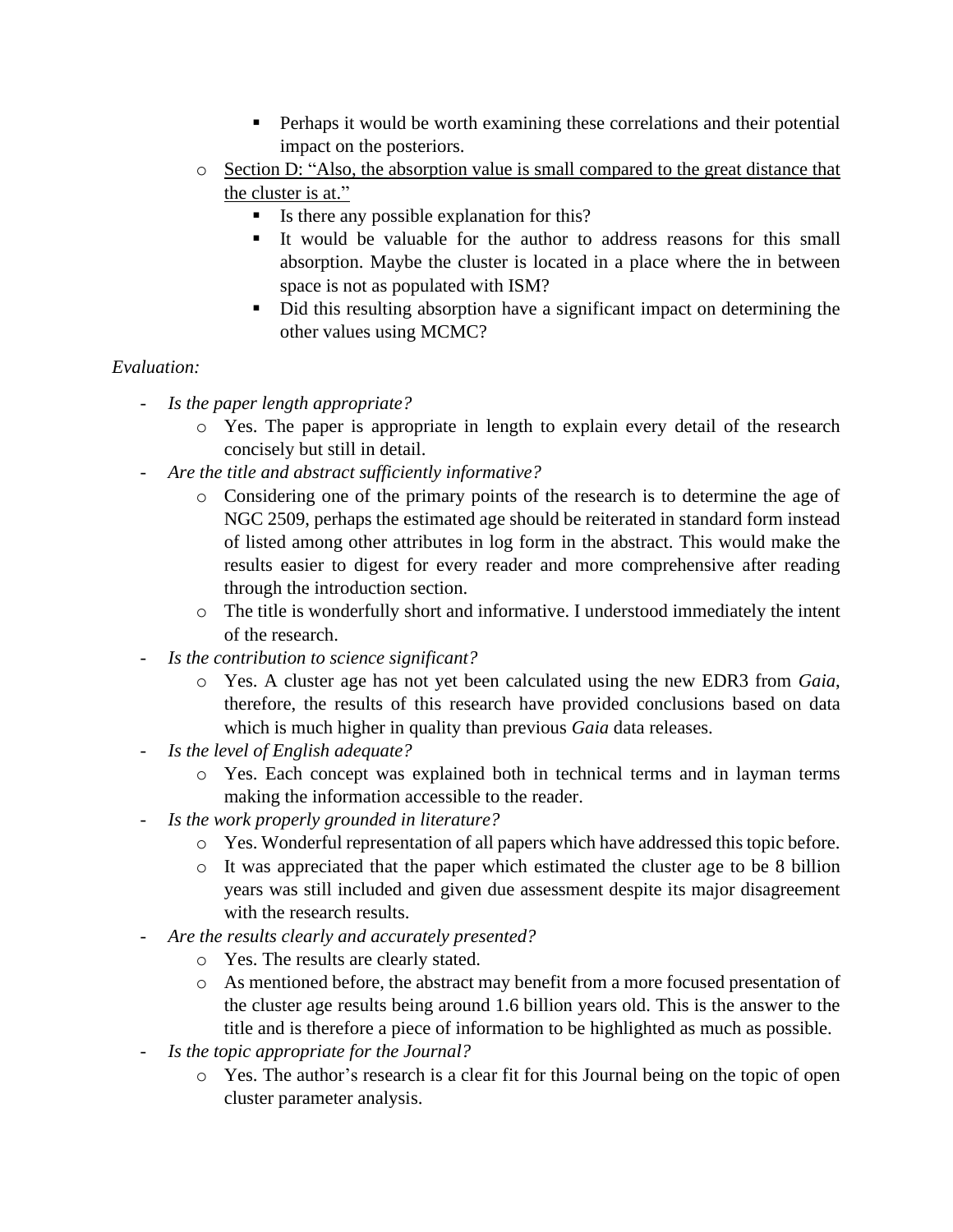- *Is the data management plan good?*
	- o Yes. The author explicitly states their intention of making this research fully repeatable and accessible to the public. The membership data set will be released in the online version of the paper and the software and programs used are fully available for repetition of this research.

## *Final Comments:*

This was a very interesting paper with thought-provoking results awaiting further analysis and explanation! It seems to have fulfilled its job in aiding the resolution of the discrepancies surrounding the age of NGC 2509. I hope these comments are accepted as constructive criticisms and the author finds them helpful. My best wishes in their success!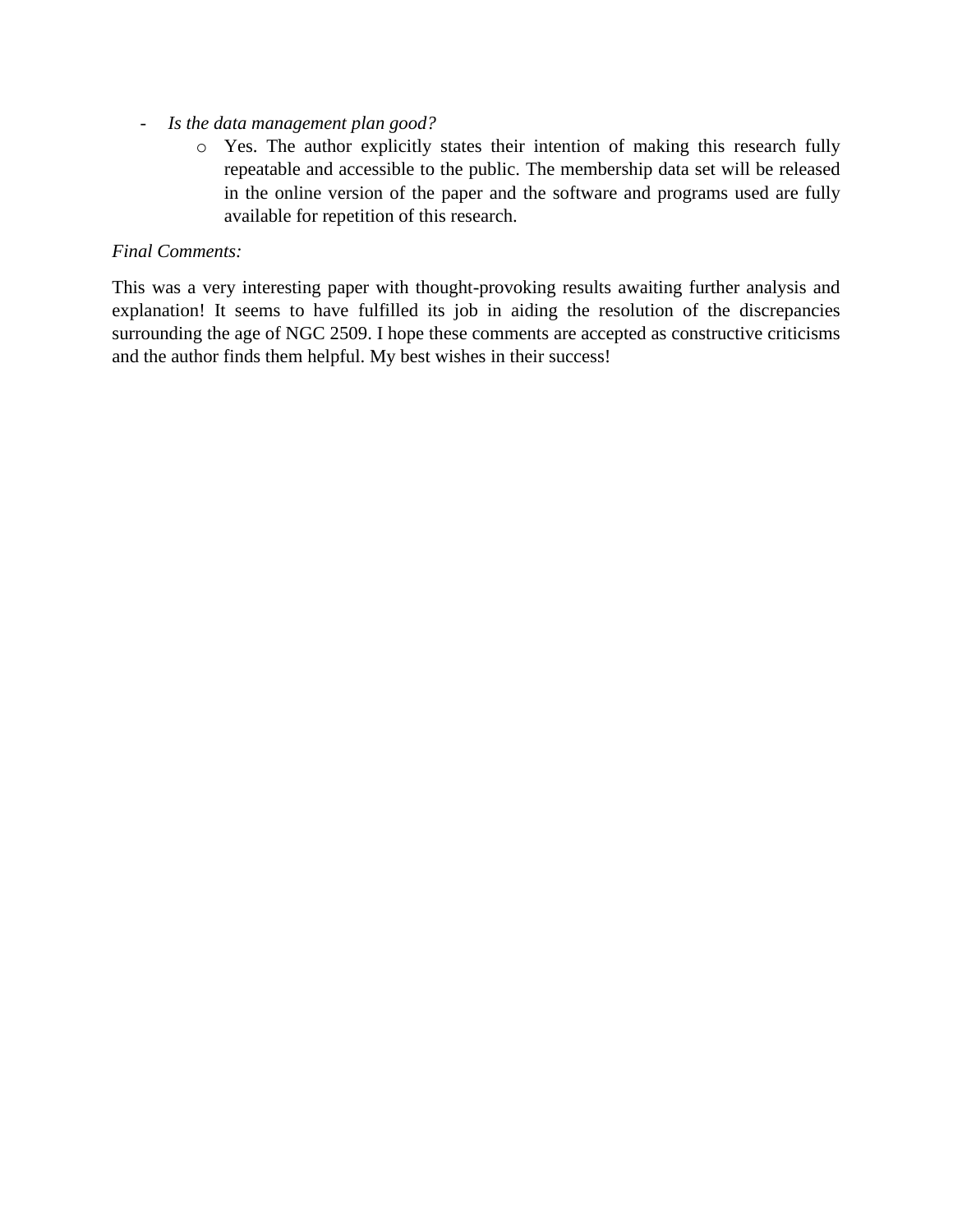#### Summary:

This paper gives an analysis of the open cluster NGC 2509. Data used was gathered from the *Gaia* EDR3 public archive. The analysis portions followed steps and methods from several other papers that conducted similar analyses on this object and other objects. The data was parsed down to remove all invalid data, and data that was considered unreliable due to quality. Membership probability was calculated using the pyUPMASK algorithm for each star in the dataset. Membership was determined as any object with a probability greater than 0.5. Isochrone parameters were fitted using the BASE-9 software. The priors for the runs were chosen from previous literature values as well as from gaussian fits on parameters from the specific dataset (parallax). The mean posterior parameters from the BASE-9 analysis were utilized as the parameters to compute the average isochrone to be fit to the color-apparent magnitude diagram of the cluster. The paper goes on to compare the found values and parameters with previously published values. A corner plot was used to display the relationship between the various parameters and valid the convergence of the BASE-9 results. A robustness analysis was carried out on the results. This involved more runs using different prior values to determine if the convergence values were true or if there existed degeneracy. The robustness test confirmed the found results.

#### Recommendation:

Accept with minor revision

Points of Consideration:

#### Major:

None

#### Minor:

§B3 ¶1 an explanation of kernels and how the chosen method is valid would aid in understanding

§B4 ¶1 a brief explanation of what a Bayesian approach is would aid in understanding

§B4 ¶2 the metallicity prior σ is set to 0.1. If the range is from -0.3 to 0.3 why isn't the chosen prior higher?

An explanation of why a gaussian is the best choice for finding the prior for the parallax would aid in understanding

§B4 ¶3 author could explain more about the weight from BASE-9 and what it is

§B4 ¶3 burnin phase mentioned but length not given

Paper would benefit from an additional proofread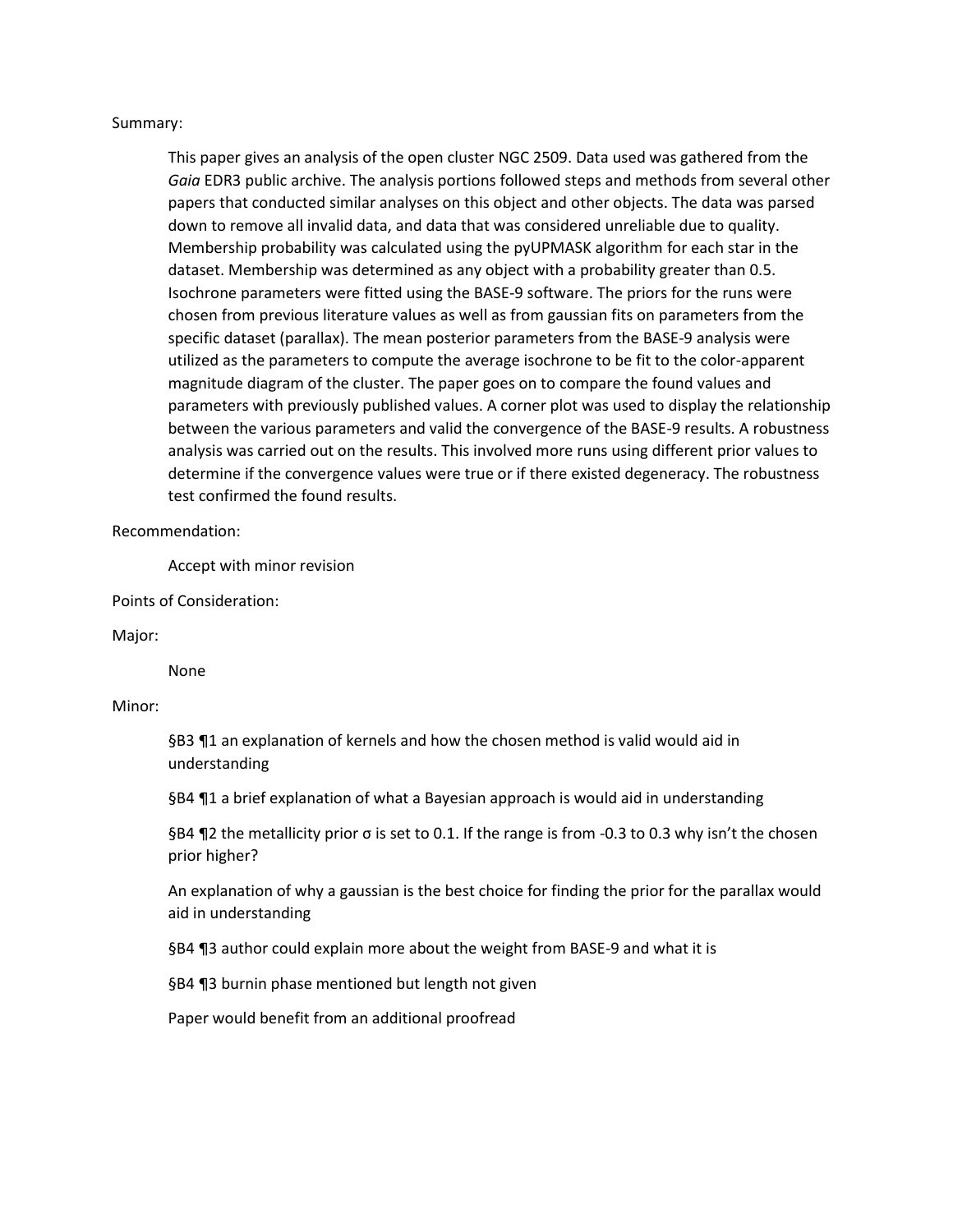Evaluation:

Length:

Length is appropriate

Title and Abstract Sufficiency:

Both title and abstract sufficiently describe the research conducted

Contribution to Science:

Paper provides an additional analysis on the open cluster NGC 2509. The method used as well as the corroboration of *Gaia* EDR3 data is successfully demonstrated in this paper

Level of English:

Paper is easy to read, and language used is understandable

#### Literary Citations:

All credit is given where due. Introduction and values used are all properly cited

#### Clarity and Accuracy of Presentation:

Results and process are clearly worked out step by step with all determined properties clearly listed and labeled

Topic Appropriate for Journal:

The topic of this paper is appropriate for this Journal

Data Management Plan:

All data is publicly accessible as well as software used. Process is repeatable

Additional Comments:

This paper is very well constructed. The presentation of necessary background information as well as the process by which the analysis was carried out is clearly described. In the hope that the author accepts these comments, I accept the author's work and compliment them on their hard work and results. My strongest compliments to the author.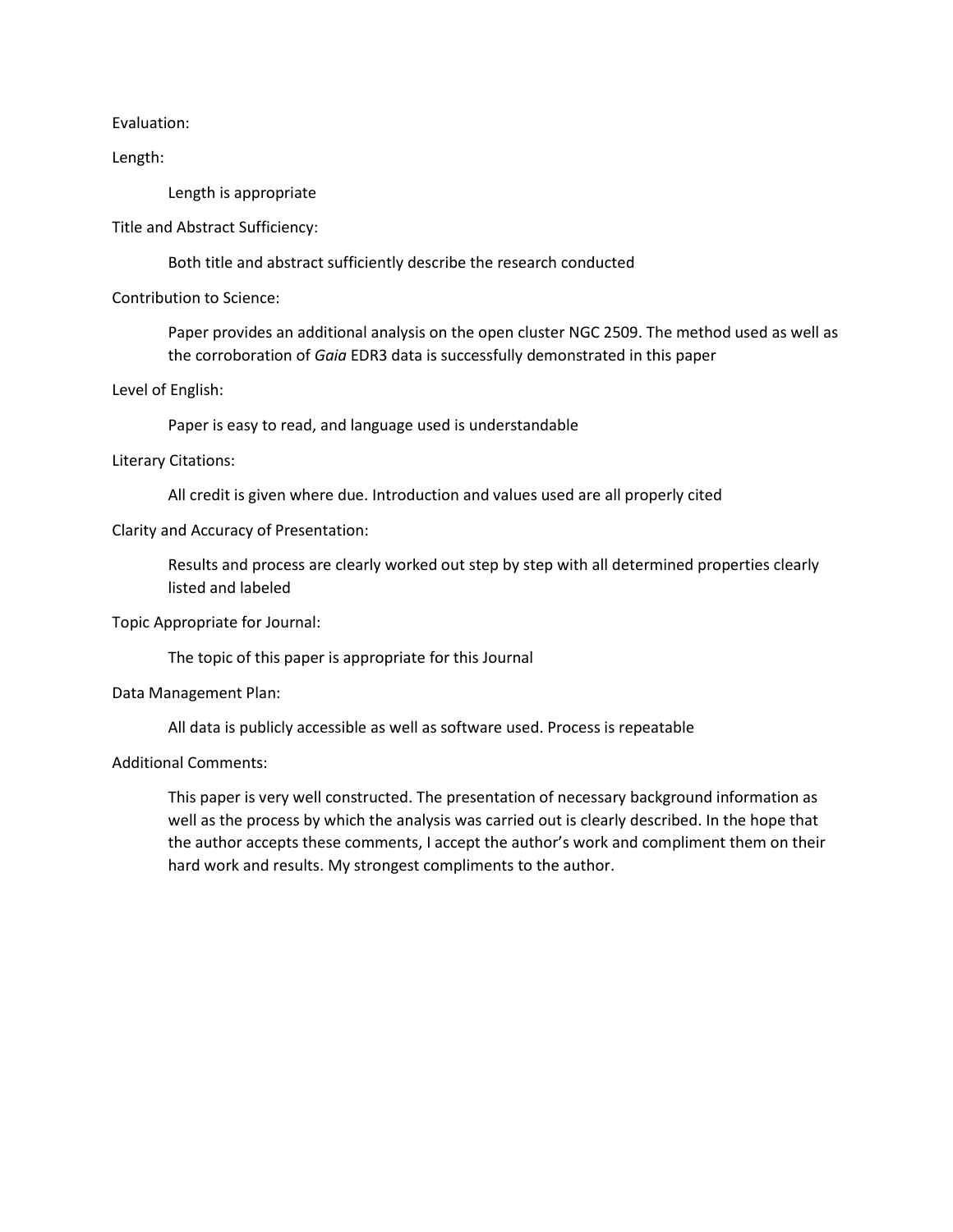Title: Revealing the age of NGC 2509 with Gaia EDR3 Author: Thinh Nguyen

Summary: The author begins the paper by explaining the importance of open clusters in astronomy as laboratories because stars inside share all variables (ie. Age, distance, and chemical composition) except mass. This allows mass determination of stars within an open cluster by fitting isochrones to an HR diagram. Despite the many successes of isochrone fitting in astronomy, previous studies found conflicting ages for the open cluster NGC 2509 using the same method. The author uses the more recent data from the *Gaia* Early Data Release 3 and robust techniques to redetermine the parameters for the cluster. After filtering the data, the author determines the membership probability for each star in the data. He then applies Bayesian Analysis for Stellar Evolution with nine Variables to fit isochrones and determine the cluster parameters. He finds an age of 1.6 billion years for NGC 2509, which agrees with some of the previous studies. He also finds that the posterior logAge and parallax remain consistent, while the posterior metallicity and the absorption differ from previous studies.

Recommendation: Accept after minor revisions.

### Justification of Recommendation:

Major points:

- Some decisions in the data analysis process still need to be supported by an explanation/ justification in the paper. This includes using the default settings for pyUPMASK and choosing a cut-off value of 0.5 for a cluster member.
- In section C.1, the author should explain why he chose the 2018 study by Cantat-Gaudi to crossmatch with for membership probability. He previously mentioned numerous studies that conducted isochrone fitting, so it is unclear why he chooses this one study to crossmatch for the membership section of the paper.

### Minor points:

In Figure 2, it is unclear whether the bars on each data point show error or probability. A legend or clarification in the caption would help with this.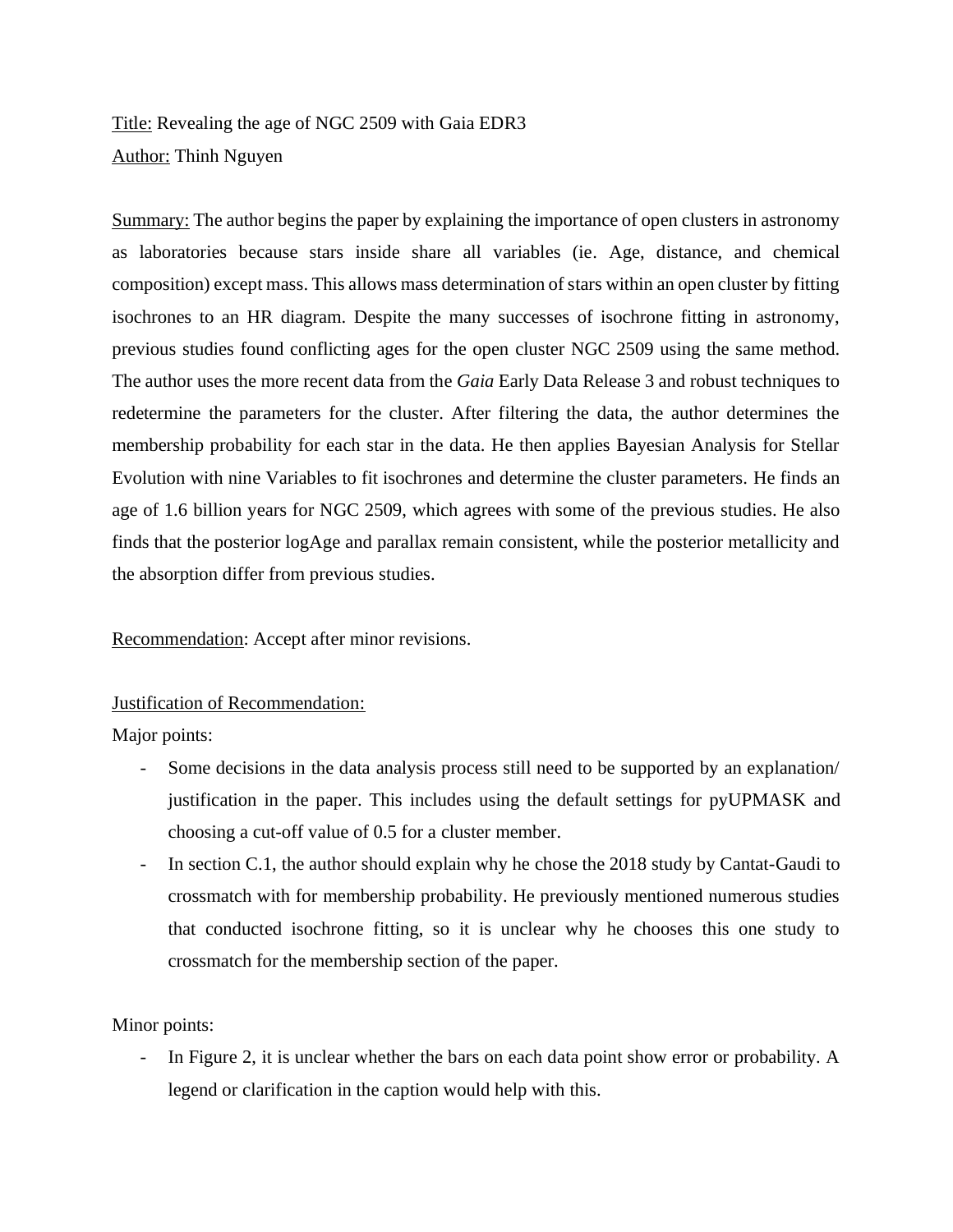- The author should read through the paper fix some typos that change the meaning of the science he is trying to explain.
- The caption for Figure 5 provides an insufficient description of the corner plots. The caption should reference the MCMC sampling to briefly explain the importance of the plots.
- The formatting for Table 2 disrupts the flow of the paper because the caption is on top of the table rather than below it.

## Evaluation:

- 1. Is the length appropriate?
	- *a.* Yes the length is appropriate.
- 2. Are the title and abstract sufficiently informative?
	- *a.* Yes both the title and the abstract are sufficiently informative.
- 3. Is the contribution to science significant?
	- *a.* Yes the project addresses conflicting results from previous study. The conflicting results indicate the need for a new study, as the author successfully completed. The study provides more reliable parameters for NGC 2509. These parameters can be applied for work with the cluster in future studies.
- 4. Is the level of English adequate?
	- *a.* Yes the level of English is adequate.
- 5. Is the literature properly cited?
	- *a.* Yes the author sufficiently cites necessary resources.
- 6. Are the results clearly and accurately presently?
	- *a.* The results are presented clearly and accurately with a detailed discussion on them as well.
- 7. Is the topic appropriate for this journal?
	- *a.* Yes the topic is appropriate for this journal.
- 8. Data management plan?
	- *a.* The author clearly displays the results from his study. These updated parameters for NGC 2509 would be made available to the public through the publication of this paper.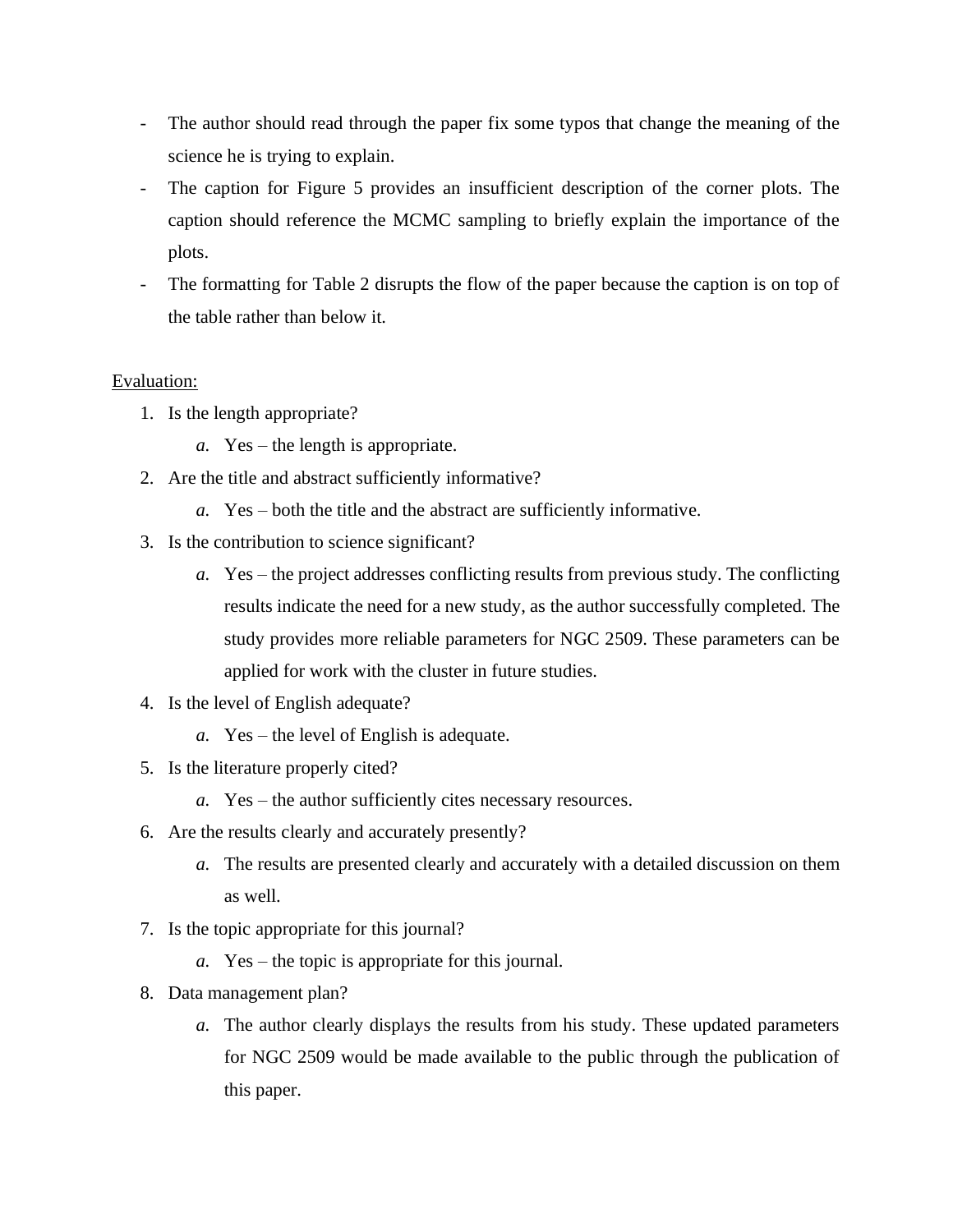Additional Comments: Kudos to the author for recognizing conflicting results for NGC 2509 in literature and taking on the challenge of improving previous studies. It required hard work to complete this intricate study in such a short and busy time frame.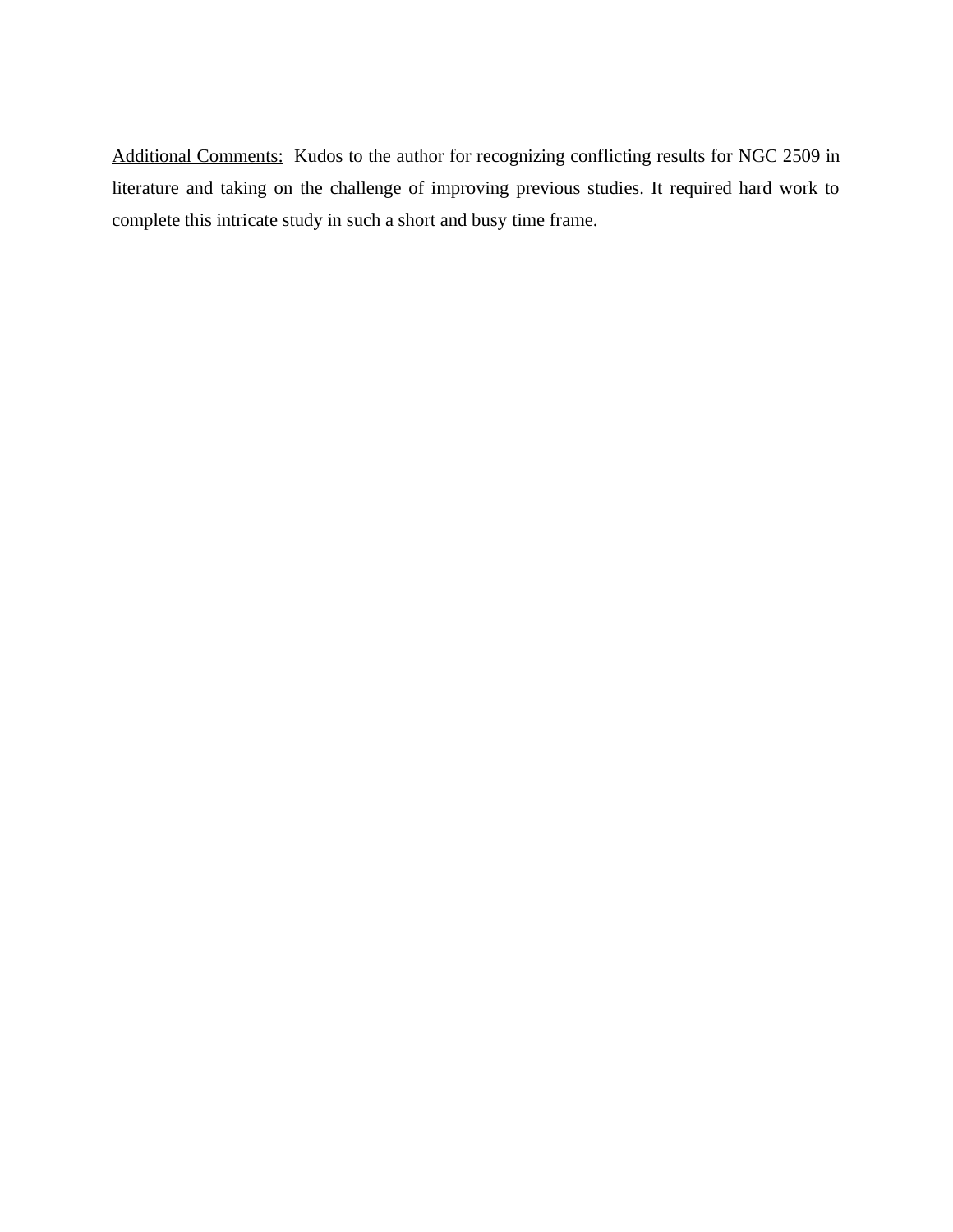#### **Author:** Thinh Nguyen

**Title:** Revealing the age of NGC 2509 with Gaia EDR3

#### **Summary:**

The author provides a brief overview of open star clusters along with their importance in terms of determining parameters for member stars. Due to the only varying property between the member stars is their mass, just about everything else should be identical. Pipeline projects such as the Gaia data releases have made this possible and more efficient, as each data release is more accurate than the previous one. The author details the confusion surrounding the properties of open cluster NGC 2509 from different literature of studies made over the years. Previous literature has utilized Gaia Data Release 2 as well as individual photometry performed, and now Gaia's EDR3 will be utilized to conduct the study. In theory, the results should be much more accurate than the previous data release. From the data release, constraints on distance were placed to filter out the stars that are too distant to be considered a member. Further constraints are placed which dramatically cuts the number of stars to 1683 stars. From there, membership probability can be determined through pyUPMASK, an algorithm meant to designate membership probabilities. Stars with a membership probability below 0.5 were considered field stars. With the member stars, isochrone fitting was conducted utilizing the BASE-9 software. The software also provided parameters utilized later on. The member stars were then compared to previous literature and found a good amount of overlap (80%). This highlights the consistency between the study and previous literature. The accuracy of the average posterior parameters from BASE-9 were evaluated utilizing corner plots. Robustness analysis is utilized to further look at the MCMC effectivity. Looking at the results, the determined logAge was somewhat consistent with a few of the previous literature, but not all. With no prior metallicity value, there was no comparison made with that property.

**Recommendation:** Accept with minor revisions.

#### **Justification**

#### **Major Points:**

• No major points.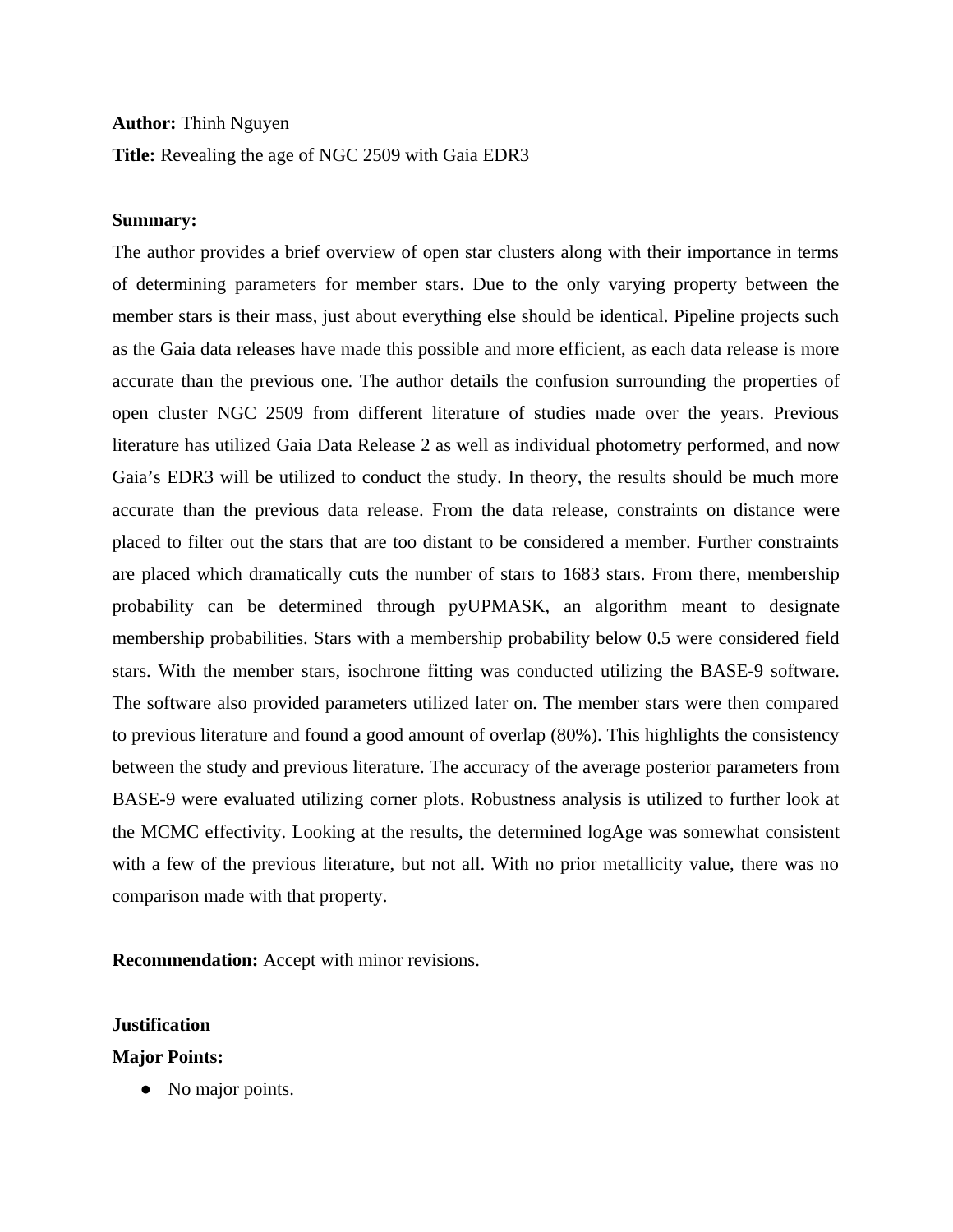### **Minor Points**

- The author could include a date/time as to when the planned rollout of the study's results will be made available.
- There is no denying the scientific contribution this paper will add, but the author could include a couple sentences on how this could affect the field or even future work.
- Perhaps briefly explain what robustness analysis consists of a bit more.

## **Evaluation:**

- 1. Length of Paper
	- a. Yes, the length of the paper is adequate.
- 2. Title and Abstract
	- a. Yes both the title and the abstract section are sufficiently informative and efficiently provide a brief look into what the study was about.
- 3. Scientific Contribution
	- a. Yes, the author sets out to settle a debate as to the properties of open cluster NGC 2509. However, the author should also consider how this study could further contribute to the field itself.
- 4. English level
	- a. Yes, the level of English is adequate.
- 5. Literature
	- a. Yes, the literature is properly cited.
- 6. Results
	- a. Yes, the results are presented in a clear and accurate manner. There is no confusion.
- 7. Topic
	- a. Yes, the topic of this study is appropriate for the journal.
- 8. Data Management Plan
	- a. The author does make note that data utilized in this study as well as the results will be available for public use. However, no time stamp is indicated as to when that could occur.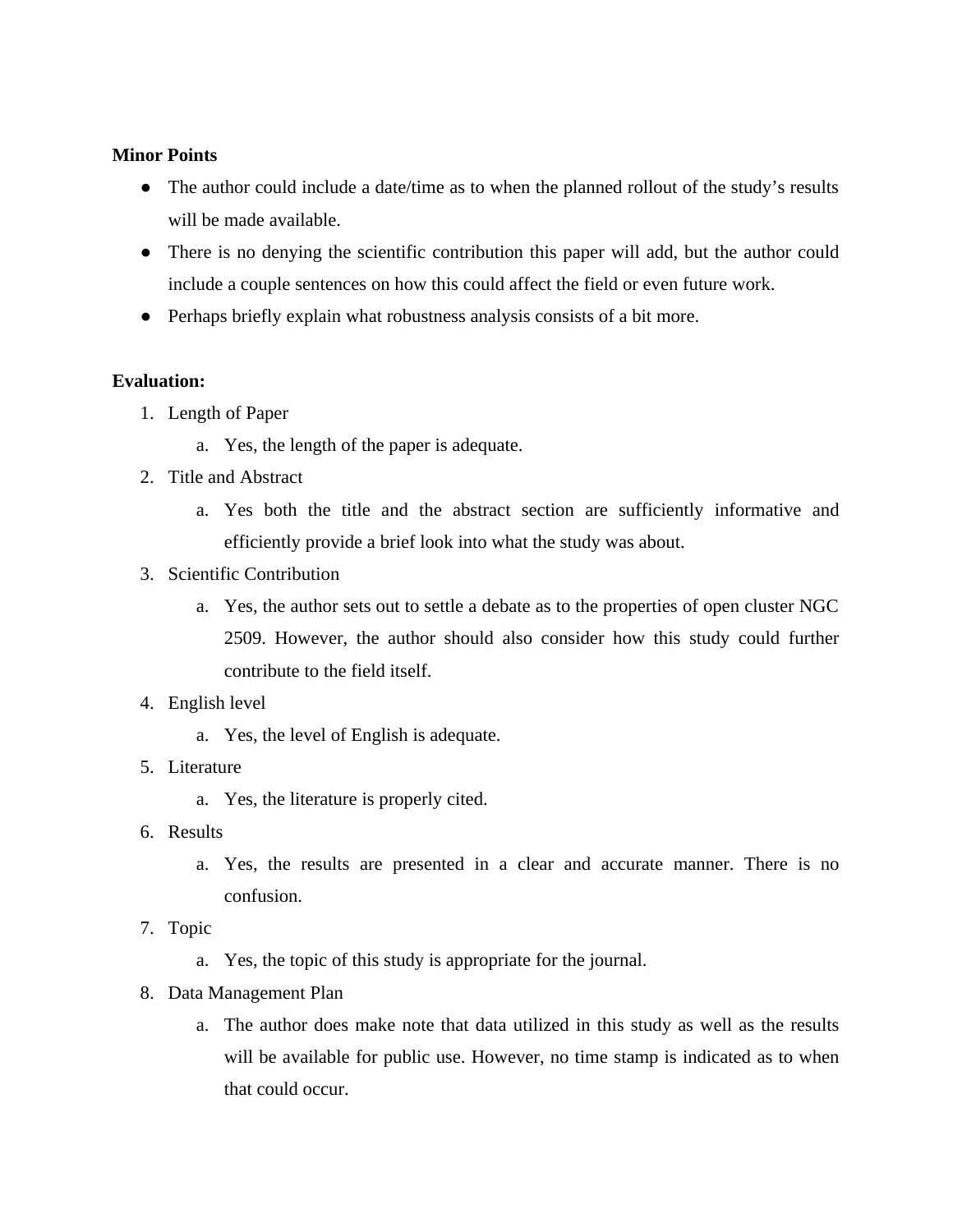**Additional Comments:** The topic at hand is interesting, especially when it has been a subject of debate for a couple of years. The fact that the author is working with the latest Gaia release further places emphasis on the accuracy of the results. Great job!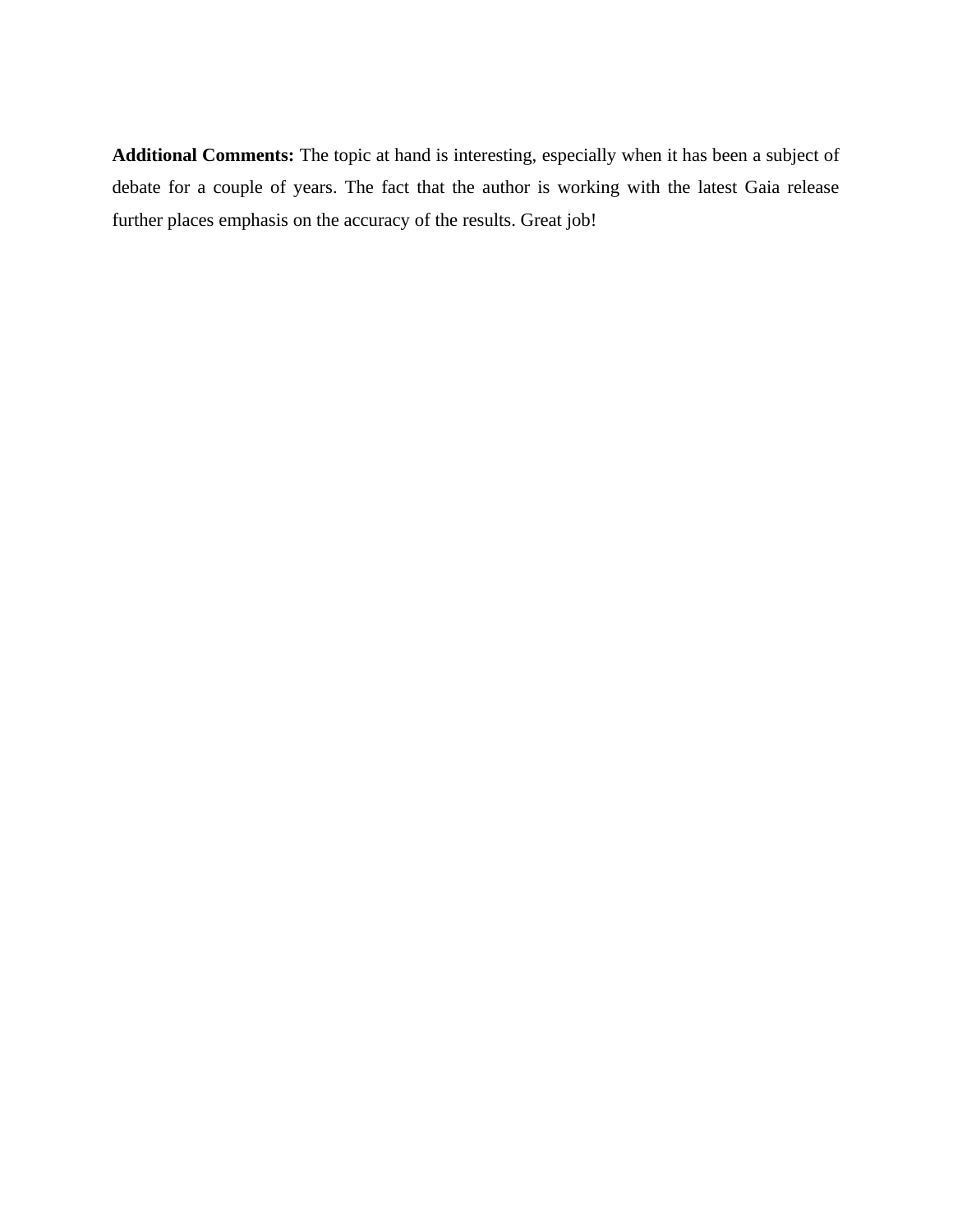## Summary

The age of the open cluster NGC 2509 is uncertain and there have been many studies completed in the past trying to figure it out. The author suspects that the difference in age is due to data inconsistencies and the fact that it has a narrow main sequence turn-off point. There was a new data set just released, Gaia Early Data Release 3, which the author aims to use to redetermine the age of the cluster since it is way more precise and accurate than any of the previous data releases. First, the author decontaminates the data by using specific parameters to eliminate sources that are lacking information, and limits the size of the targets to 1683 stars. Then, he calculates membership probabilities of all the targets using pyUPMASK and based on specific criteria, he finds that 254 stars are cluster members. Then, he uses BASE-9 to fit a set of theoretical already existent isochrones with the observational distribution of stars in NGC 2509 to find out additional properties of the cluster. He compares the results with what already exists in the literature to demonstrate that they are consistent with what has been done in the past. Then, he created and explained a corner plot, which mainly shows the accuracy of the parameters he found for the cluster. Finally, he created a robustness analysis to also evaluate the convergence of the MCMC run.

### Recommendation

Accept with minor revision.

## Justification of Recommendation

Major points

- 1. The style should be more consistent throughout the entire paper. What I mean by this is that the level of expertise that the reader needs to understand the paper rapidly increases as it goes along. For example, the very first paragraph of the introduction is unnecessary background information. I think that it is too basic and the author should assume that the reader has this knowledge already. But then, in the discussion regarding the corner plot and the robustness analysis, these are concepts that I was quite confused about and were explained at such a high level that I had a lot of trouble understanding what they were talking about and what the point of them was in the analysis.
- 2. Going off of the point above, there are many concepts that need to be explained more. I did not completely understand what the MCMC technique does, so I would like to see another sentence or two clarifying this. Also, in the Corner Plot section, I do not know what convergence means, and it seems to be a very important part of this section and the next.
- 3. At the end of the Membership Probability section, the author begins to talk about the type of stars in the plots. Specifically, he says that we can see red giants but there are no white dwarfs or blue stragglers. I think that there is not enough analysis/explanation here about the types of stars, since the types of stars in a cluster can provide information about the cluster. Additionally, I have no clue in Figure 2 about which points correspond to which types of stars. I think there should be a legend that shows each type of star corresponding to a different color so that it is easier to notice what is present in the cluster.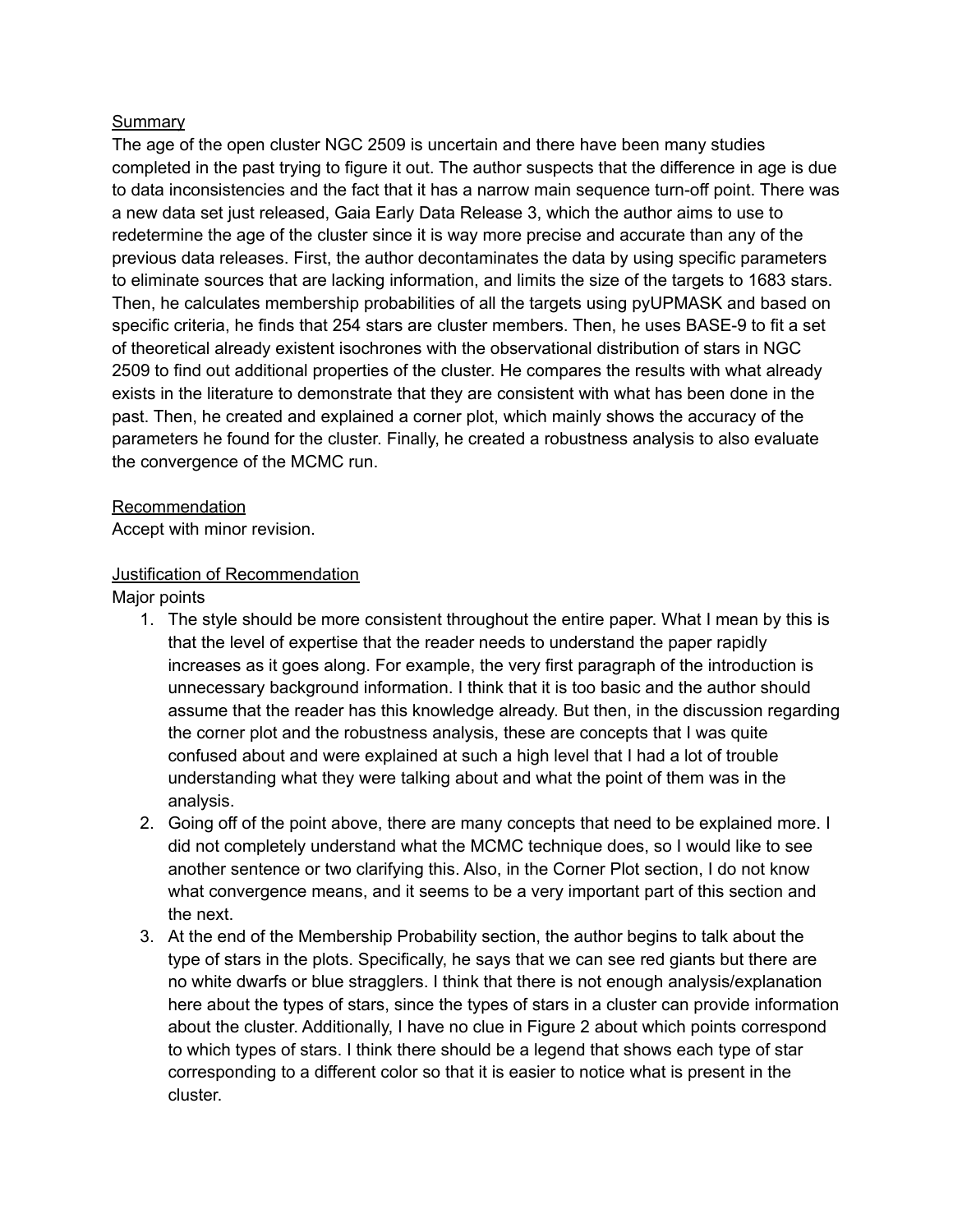Minor points

- 1. In the introduction, the author mentions that the HR diagram has a main-sequence turn off point, but I thought that only the color magnitude diagram displayed this.
- 2. There could be more literature in the second paragraph of the introduction.
- 3. I have always thought that the citations go at the ends of sentences, but that might be more about my own style preferences than what is considered to be 'correct.'
- 4. The author uses the word and variations of "confusing" many times throughout this paper, and I think that this takes away from the professionalism. It would be better to see words such as "ambiguous" or "unknown" to increase the professionalism of the paper.
- 5. In the Data section, I am still confused on why the author chose 14 arcmin as the cluster radius. I know that he wanted to include all of the possible members, but is it possible that this might be too much of an overestimation? I would like to see some additional explanation.
- 6. I do not think the Data and Contamination Removal sections should be under Methodology. Since they specifically deal with reducing the data itself, I think that they should have their own Observations section.
- 7. Equation 1 is not an equation, just specific parameters. They should not be listed in the equation format but as an in-text list of parameters.
- 8. Why isn't there a lower limit to the rwue value in the parameters?
- 9. Why is the cluster membership cutoff value .5?
- 10. The author lists figure 1 as a color absolute magnitude diagram and figure 2 as a color apparent magnitude diagram. I think the type of diagram should be consistent in the entire paper, and if not, maybe the reason for this change should be explained.
- 11. In the Fitting Isochrone section, the author uses an entire paragraph to list out the parameters only to then say that Table 1 contains all of the parameters. This paragraph seems unnecessary, and the only explanation should be any important points the author wants to bring up.
- 12. In the last paragraph on page 5, the author says that "Figure 4 demonstrates a good match…." What does 'good' entail? I do not think it is acceptable to use qualitative words like "good," especially since I have nothing to compare it to that would make me think it is "good."
- 13. Figure 4 needs to be explained more. I would like to know what is going on in the top right of the graph. This figure seems to be the culmination of the entire project but it is just shown and briefly mentioned and then the author quickly moves on.
- 14. This is not completely necessary, but in the Conclusion, I would like to see more on how these results will be used in the future or what future studies of this cluster look like.

## **Evaluation**

- 1. Paper length
	- a. I think the paper is a little bit wordy and some paragraphs and explanations could be more concise to shorten the length of the paper. However, at the same time some areas do need additional explanation, but also in a concise manner.
- 2. Title & abstract